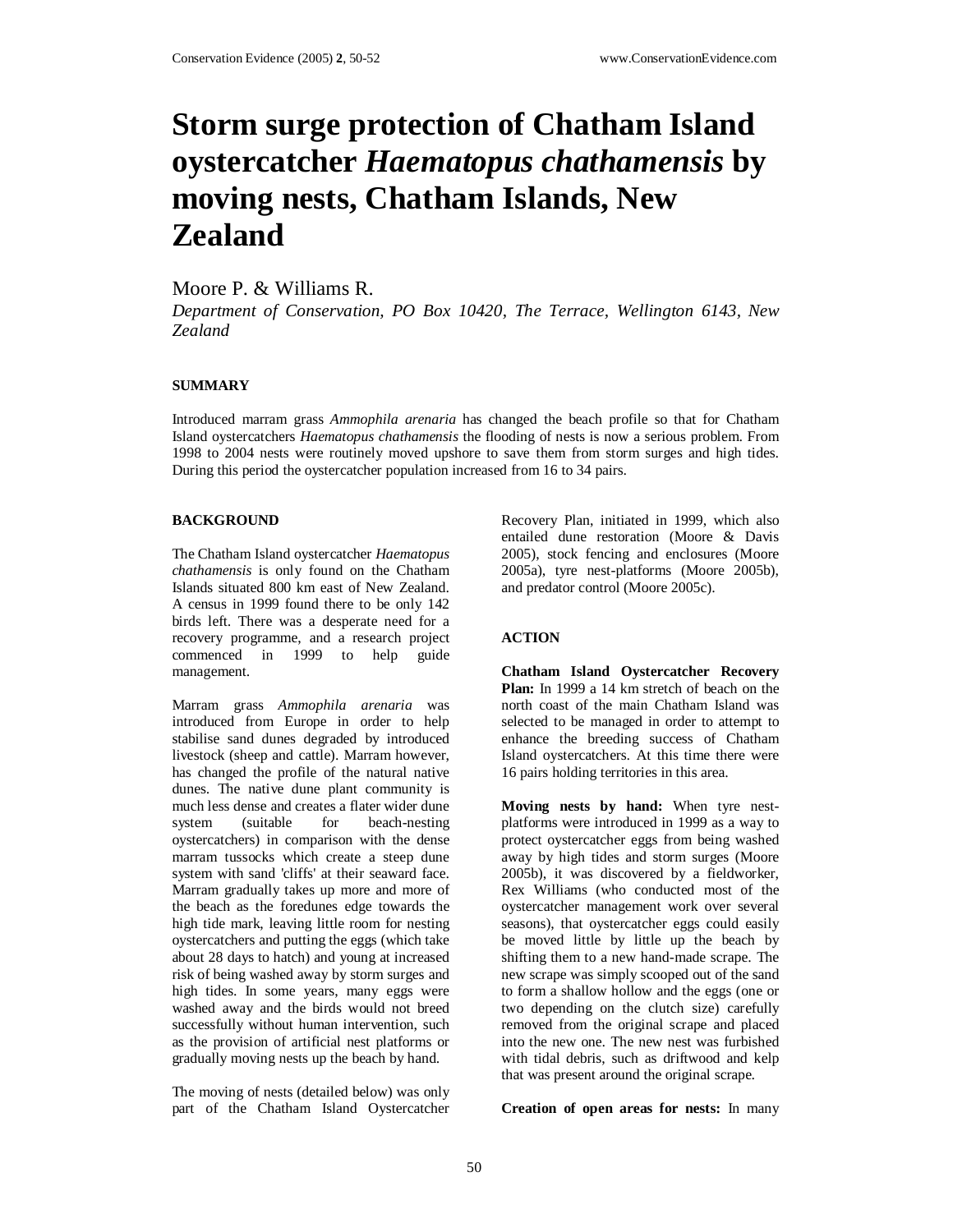| Year     | Pairs | <b>Nests</b> | Distance moved (m) | <b>Standard deviation</b> | Range (m) | Number moved | <b>Raised</b> |
|----------|-------|--------------|--------------------|---------------------------|-----------|--------------|---------------|
|          |       |              |                    |                           |           |              |               |
| 1998 /99 | 16    | 23           | 6.2                | 2.6                       | $2 - 10$  |              | O             |
| 1999 /00 | 16    | 21           | 5.25               | 4.2                       | $2 - 15$  | 12           | $\theta$      |
| 2000/01  | 20    | 26           | 8.8                | 7.8                       | $2 - 32$  | 23           |               |
| 2001/02  | 24    | 33           | 6.2                | 4.3                       | $1 - 18$  | 14           |               |
| 2002/03  | 28    | 32           | 4.9                | 2.8                       | $2 - 10$  | 12           |               |
| 2003/04  | 34    | 43           | 4.8                | 4.0                       | $1 - 12$  | <sub>6</sub> |               |
|          |       |              |                    |                           |           |              |               |

**Table 1.** Average distance Chatham Island oystercatcher nests were moved up beaches and number of nests raisedup on sand mounds, 1998-2004.

oystercatcher territories, an alcove or ledge on the seaward edge of the marram dunes was created removing the marram by hand-pulling an approximately 5 x 5 m square and subsequently keeping the area open by yearly application of herbicide (knapsack spraying with Roundup or Gallant). The aim of this was to provide a safe site to which to gradually move the nests. This was especially important in areas where the beach had become very constricted by advancing marram dunes and thus eggs being particularly vulnerable to sea surges and high tides.

#### **CONSEQUENCES**

**Moving nests by hand:** Creating artificial scrapes and moving eggs up the beach was found to be just as effective as using tyre nestplatforms (Moore 2005b). Therefore, less reliance was placed on the use of the platforms as the Recovery Plan progressed. Where there was no safer site to move a nest, they were also raised on mounds of sand. After adjustments to the nest site (furbishing with tidal debris etc.), so long as the movement of a nest was small (no more than about a metre per day), the birds obliged by returning to their eggs and incubating as before. Of the 78 nests moved over six breeding seasons (1998-2004), the average total distance each was moved was approximately 6 m. A summary of the average distances that nests were moved in each of the six breeding seasons, the number moved and the number of nests raised on sand mounds, is shown in Table 1.

In 1998/99, 11 nests were moved but still six of these were washed away. In 1999, 12 nests were moved and three were washed away. In the following years there were no losses to the sea until 2003 when two were washed away. The increasing success in nest protection was partly due to increasing boldness of the interventions i.e. rising and moving nests as a matter of course and creation of alcoves in the

marram. Fortunately also, most years were not very stormy. In the 2004/05 season when there were 33 pairs present along the 14 km managed stretch, there were very high stormy seas that regularly washed through the beaches. No data is available (at time of writing) for number of nests moved but 26 nests were washed away. Some pairs lost more than one clutch and several made three or four nesting attempts during the season - pairs will often attempt to re-nest, up to four times per season, if clutches are repeatedly lost.

**Creation of open areas for nests:** Creation of open areas for nests generally proved very beneficial, providing a safe end point for which to move nests. Some pairs (whose previous nesting attempt had been successful) chose to nest in these clearings of there own accord in following years.

**Conclusions:** The raising of oystercatcher nests onto nest platforms (Moore 2005b), moving nests up the beach and raising them on sand mounds indisputably helped to protect many eggs from storm surges and high tides original nest sites were usually washed over at least once during the breeding season. In some years, more than half of the clutches were still washed away, despite best efforts to move the nests to as safe sites as possible. As experience has been gained, techniques have been improved upon and breeding success has gradually increased.

#### **REFERENCES**

Moore P. (2005a) Stock fencing and electric fence exclosures to prevent trampling of Chatham Island oystercatcher *Haematopus chathamensis* eggs, Chatham Island, New Zealand. *Conservation Evidence*, 2, 76-77.

Moore P. (2005b) Storm surge protection of Chatham Island oystercatcher *Haematopus chathamensis* nests using tyre nest-platforms,